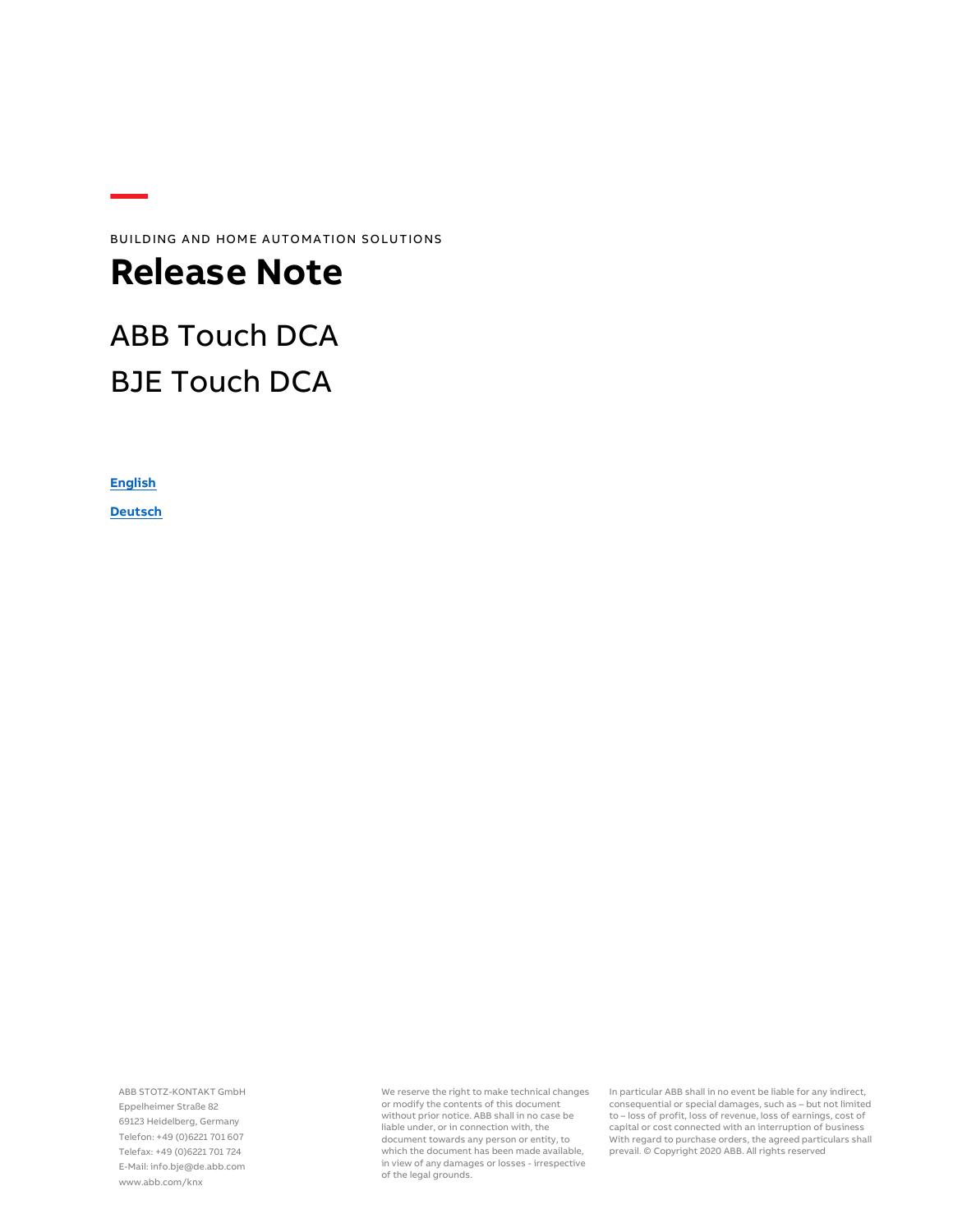### BUILDING AND HOME AUTOMATION SOLUTIONS

# <span id="page-1-0"></span>**Release Note** ABB Touch DCA BJE Touch DCA

| Product name | ABB RoomTouch® 5", 30-fold, FM                                                       |  |  |
|--------------|--------------------------------------------------------------------------------------|--|--|
|              | Busch-RoomTouch® 5", 30-fold, FM                                                     |  |  |
|              | Busch-SmartTouch® 7", 480-fold, FM                                                   |  |  |
|              | IP touch 7. LAN / WLAN, FM                                                           |  |  |
|              | IP touch 7. LAN / LAN, FM                                                            |  |  |
|              | IP touch 10. LAN / WLAN, FM                                                          |  |  |
|              | IP touch 10. LAN / LAN, FM                                                           |  |  |
| Product type | RT/U30.0.1(1)-8xx                                                                    |  |  |
|              | 6136/07-8xx(-500)                                                                    |  |  |
|              | H8236x-x-03                                                                          |  |  |
|              | H8236-xxx                                                                            |  |  |
|              | H8236-xx-03                                                                          |  |  |
|              | H8237-xx-03                                                                          |  |  |
|              | H8237-xxx                                                                            |  |  |
| Order code   | 2TMA200050W0007, 2TMA200050B0005                                                     |  |  |
|              | 2TMA200050W0010, 2TMA200050B0008                                                     |  |  |
|              | 2CKA006136A0203, 2CKA006136A0204                                                     |  |  |
|              | 2CKA006136A0205, 2CKA006136A0206                                                     |  |  |
|              | 2TMA130051W0004, 2TMA130051B0004, 2TMA130051W0005, 2TMA130051B0005, 2TMA130051W0002, |  |  |
|              | 2TMA130051B0002, 2TMA130051W0003, 2TMA130051B0003, 2TMA130050W0054, 2TMA130050B0054, |  |  |
|              | 2TMA130050W0055, 2TMA130050B0055                                                     |  |  |
|              | 2TMA130050W0058, 2TMA130050B0058, 2TMA130050W0060, 2TMA130050B0060                   |  |  |
|              | 2TMA130050W0063, 2TMA130050B0063, 2TMA130050W0064, 2TMA130050B0064, 2TMA130051W0006, |  |  |
|              | 2TMA130051B0006, 2TMA130051W0007, 2TMA130051B0007, 2TMA130050W0065, 2TMA130050B0065, |  |  |
|              | 2TMA130050W0067, 2TMA130050B0067                                                     |  |  |
|              | 2TMA130050W0066, 2TMA130050B0066, 2TMA130050W0068, 2TMA130050B0068                   |  |  |
|              | 2TMA130050B0066, 2TMA130050W0066, 2TMA130050B0068, 2TMA130050W0068                   |  |  |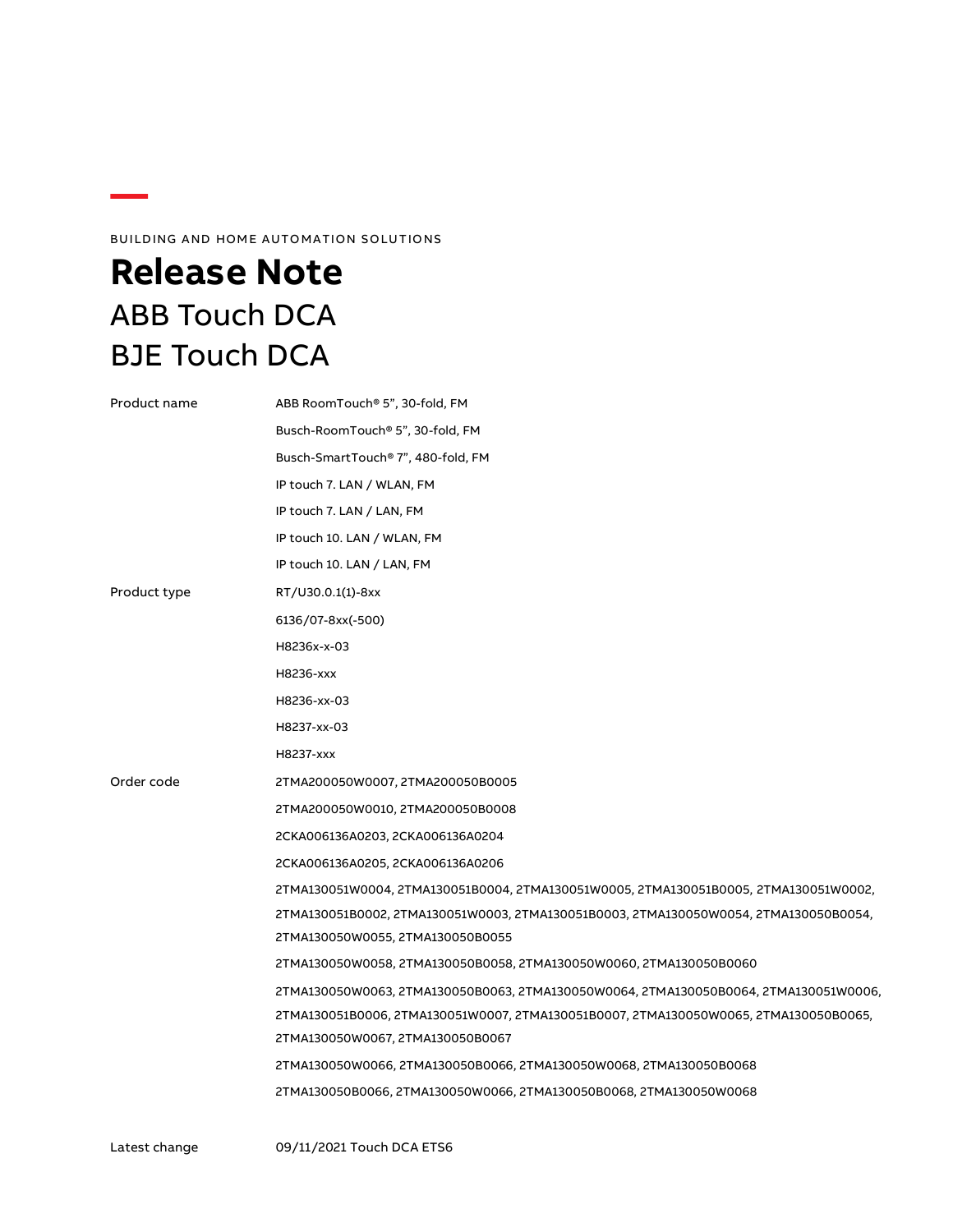#### Current Status:



#### NOTE:

We recommend to ensure that devices are always installed and operating using the latest firmware and software versions. Claims for defects or damages due to the use of software or firmware versions that have not been kept up-to-date will to be accepted.

| <b>Version</b>    | <b>Since</b> | <b>Updates and Release Notes</b>                                           |
|-------------------|--------------|----------------------------------------------------------------------------|
| 1.1.32.0          | 11/2021      | Compatible with ETS6                                                       |
| 1.1.16.0          | 05/2021      | Extended the things that can be repaired when activating the repair button |
| 1.1.14.0          | 04/2021      | New repair button and bugfixes                                             |
| 1.1.10.0          | 02/2021      | Bugfix in this automatic troubleshooting process                           |
| 1.1.7.0           | 02/2021      | Automatic troubleshooting for copying or deleting problems                 |
| $1.1.1$ (Build 4) | 11/2020      | Added the IP Touch panels                                                  |
| $1.1.1$ (Build 1) | 09/2020      | Market introduction                                                        |

#### DEVICE CONFIGURATION APP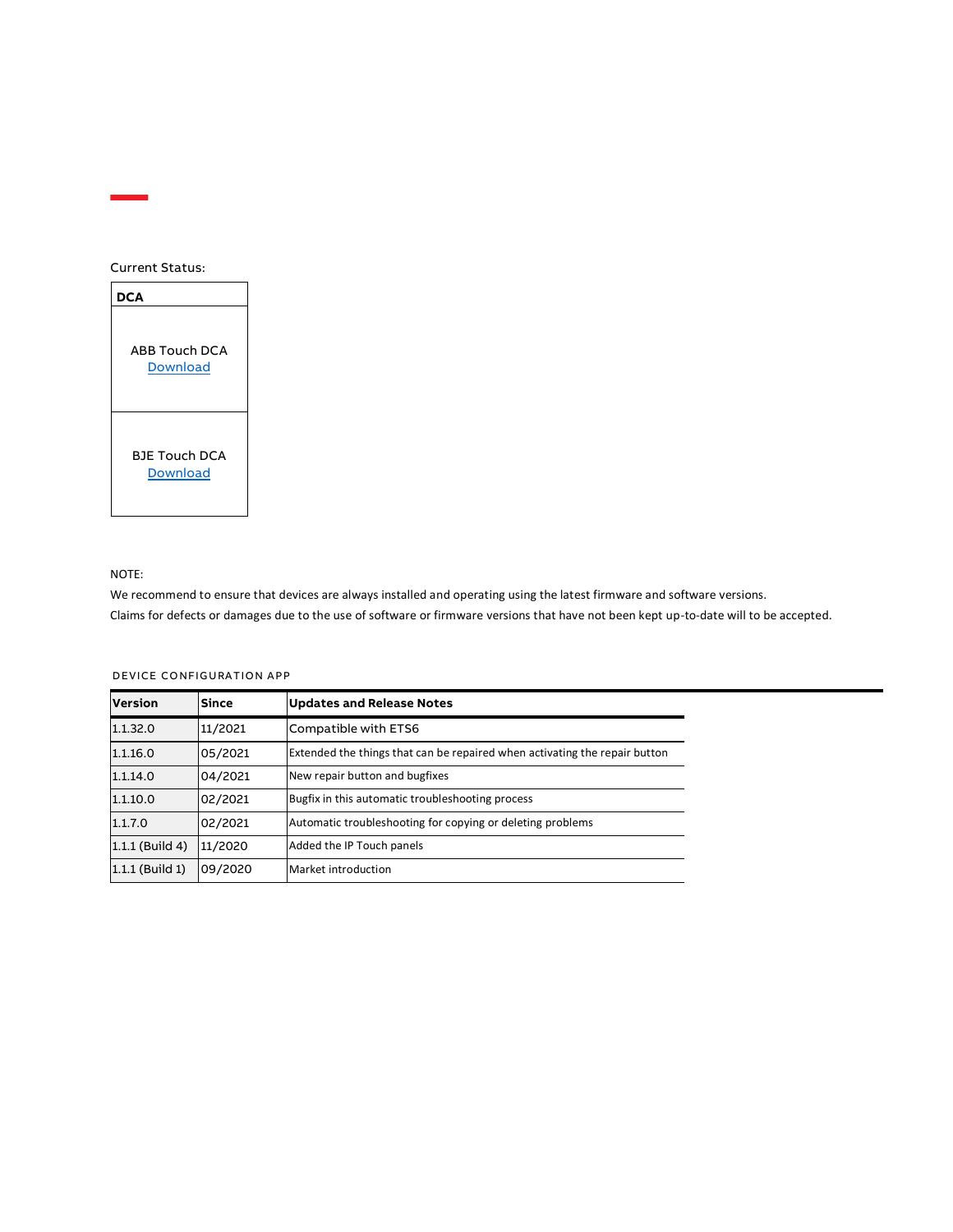HAUS- UND GEBÄUDEAUTOMATION

# <span id="page-3-0"></span>**Softwareinformation** ABB Touch DCA BJE Touch DCA

| Produktname   | ABB RoomTouch® 5", 30-fold, FM                                                       |  |  |
|---------------|--------------------------------------------------------------------------------------|--|--|
|               | Busch-RoomTouch® 5", 30-fold, FM                                                     |  |  |
|               | Busch-SmartTouch® 7", 480-fold, FM                                                   |  |  |
|               | IP touch 7. LAN / WLAN, FM                                                           |  |  |
|               | IP touch 7. LAN / LAN, FM                                                            |  |  |
|               | IP touch 10. LAN / WLAN, FM                                                          |  |  |
|               | IP touch 10. LAN / LAN, FM                                                           |  |  |
| Produkttyp    | RT/U30.0.1(1)-8xx                                                                    |  |  |
|               | 6136/07-8xx(-500)                                                                    |  |  |
|               | H8236x-x-03                                                                          |  |  |
|               | H8236-xxx                                                                            |  |  |
|               | H8236-xx-03                                                                          |  |  |
|               | H8237-xx-03                                                                          |  |  |
|               | H8237-xxx                                                                            |  |  |
| Bestellnummer | 2TMA200050W0007, 2TMA200050B0005                                                     |  |  |
|               | 2TMA200050W0010, 2TMA200050B0008                                                     |  |  |
|               | 2CKA006136A0203, 2CKA006136A0204                                                     |  |  |
|               | 2CKA006136A0205, 2CKA006136A0206                                                     |  |  |
|               | 2TMA130051W0004, 2TMA130051B0004, 2TMA130051W0005, 2TMA130051B0005, 2TMA130051W0002, |  |  |
|               | 2TMA130051B0002, 2TMA130051W0003, 2TMA130051B0003, 2TMA130050W0054, 2TMA130050B0054, |  |  |
|               | 2TMA130050W0055, 2TMA130050B0055                                                     |  |  |
|               | 2TMA130050W0058, 2TMA130050B0058, 2TMA130050W0060, 2TMA130050B0060                   |  |  |
|               | 2TMA130050W0063, 2TMA130050B0063, 2TMA130050W0064, 2TMA130050B0064, 2TMA130051W0006, |  |  |
|               | 2TMA130051B0006, 2TMA130051W0007, 2TMA130051B0007, 2TMA130050W0065, 2TMA130050B0065, |  |  |
|               | 2TMA130050W0067, 2TMA130050B0067                                                     |  |  |
|               | 2TMA130050W0066, 2TMA130050B0066, 2TMA130050W0068, 2TMA130050B0068                   |  |  |
|               | 2TMA130050B0066, 2TMA130050W0066, 2TMA130050B0068, 2TMA130050W0068                   |  |  |